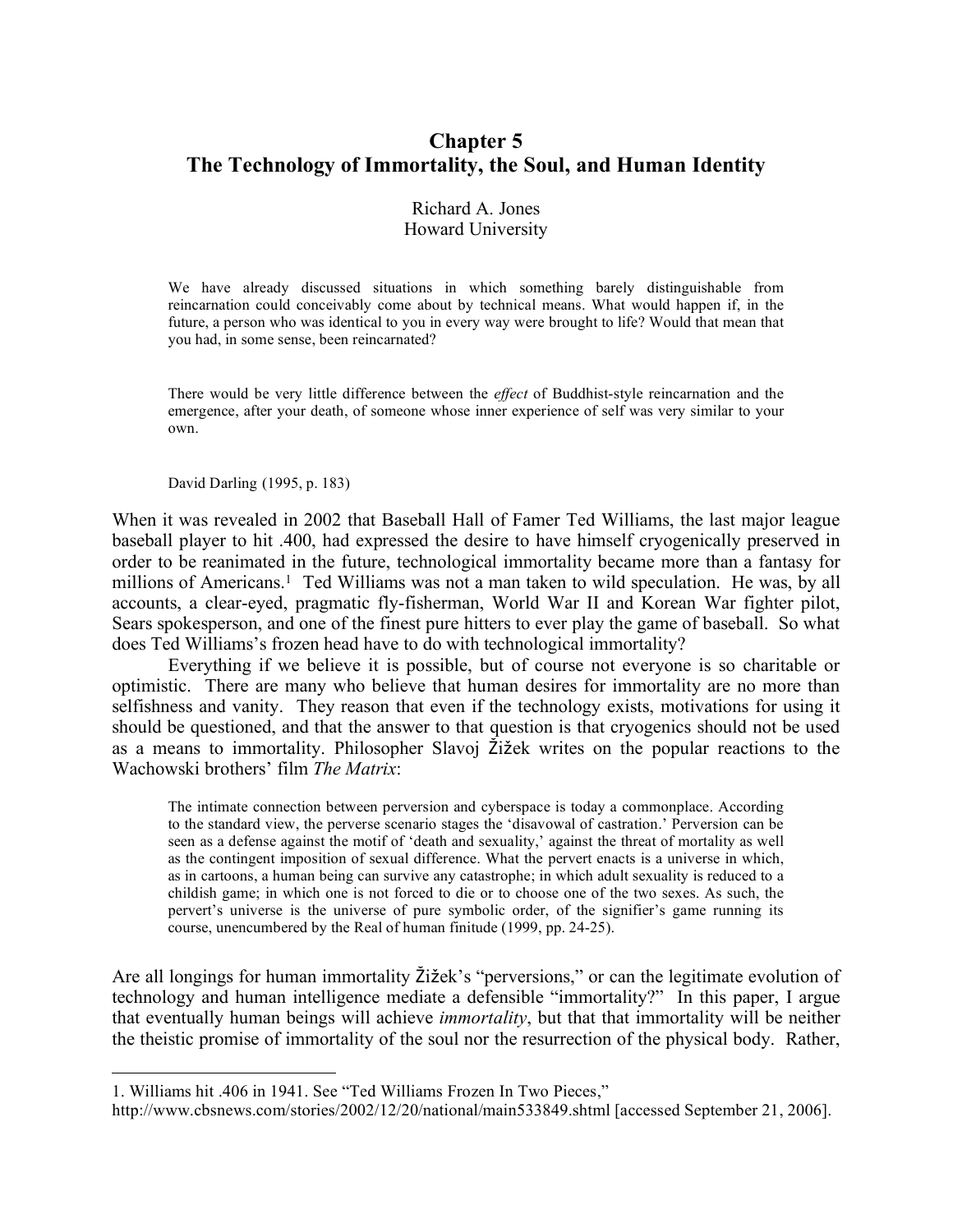I suggest that technological immortality—the ability through pure *techne* to reproduce any human life ever—is not only possible, but almost inevitable. In "Against the Digital Heresy," Žižek comments on this:

We reach a kind of omnipotence, being able to change from one to another reality by the mere power of our thoughts—to transform our bodies, the bodies of our partners, etc. etc.: 'With this technology, you will be able to have almost any kind of experience with just about anyone, real or imagined, at any time.' The question to be answered here is: will this still be experienced as 'reality'? For a human being is 'reality' not ONTOLOGICALLY defined through the medium of RESISTANCE—real is that which resists, that which is not totally malleable to the caprices of our imagination? (2001, p. 51).

 $\bar{Z}$ ižek goes on to portray the Internet as the initial chronotope for a collective identity<sup>2</sup>

wherein one may change identities (sex, age, race) in chat rooms and participate vicariously and anonymously in the pornographic. Further,  $\overline{Z}$  is argues that the political dimension of virtual realities constitutes the post-capitalistic marginal production of fetishes of false-consciousness.

Beyond the immediate, extant social and technological realities, I argue that at some future time, death, the "ultimate disability," will be subdued by technological methods. So where Žižek is critical, I am optimistic. Moreover, more than a cursory survey of the biological research, computer technology, fictive literature, and film, I also examine the normative dimensions of these near-future technologies. In other words, what will these new definitions of human life and the immortal *soul* mean for *human identities*?

## **The Nature of the Soul**

Plato's arguments in *Alcibiades* and *Phaedo* suggest that the soul is more perfect than the body. The Platonic soul is a *simple* without parts, and a thing without parts cannot be separated. Because it is indivisible, the soul is eternal. The idea that the body (*soma*) is somehow only the material vehicle for the eternal soul is also shared by Christian and Hindu religions. Problems concerning the resurrection of the body—the psychophysical person (*soma pneumatikon*) complete with recognizable personality, presents fatal problems for Plato's conception of the soul. A soul without parts can have neither memory nor the distinguishing aspects of personality.

Functionalist philosophers, like Jeffrey Olen, have argued that the mind *is* the soul. In his paper, "Personal Identity and Life After Death," Olen contends, "If the soul is thought to be the crucial element of the person, it is difficult to see how it could be anything but the mind. If it is our character traits, personality, thoughts, likes and dislikes, memories, and continuity of experience that makes us the persons we are, then they must belong to the soul" (2003, p. 331).

<sup>2.</sup> However, the Internet is not the initial posit. From the very early speculations of von Neumann's "game theory" concerning the evolution of artificial life expressed in the ubiquitous Game of Life(a computer program in which "life forms" evolve), to SimCity and SimWorld, there has been a wary opposition to the terrorism of manipulation these artifices entail. Books like David Gelernter's *Mirror Worlds* (New York: Oxford University Press, 1991), subtitled "The Day Software Puts the Universe in a Shoebox . . . How Will It Happen and What Will It Mean," portray virtual worlds as achievable. The deep irony is that while these technologists create the possibilities, there is the creeping suspicion that while we might create and play these games, *we* are being played.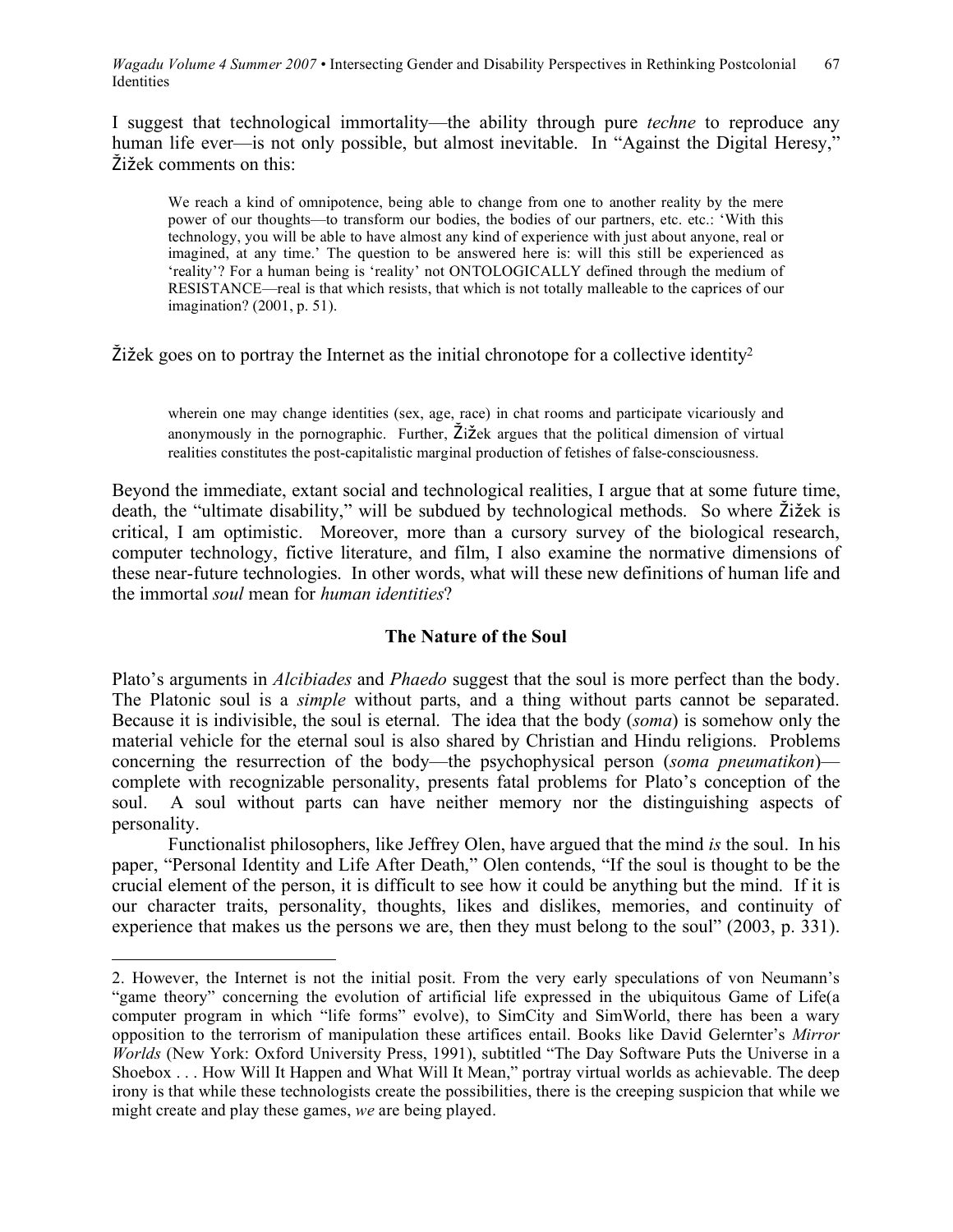As a functionalist, where consciousness is independent of its modality (i.e., brain or computer), Olen concludes, "If it is possible to 'program' another brain to have the same psychology as the brain I now have, then it is possible for me to change bodies. And if it is possible for me to change bodies, then it is also possible for me to survive the death of my body" (ibid., p. 333).

Thus, the "continuity of consciousness" constitutes the reincarnation of the soul. From time-honored classics like Mary Shelley's *Frankenstein* to drugstore paperbacks like Curt Sidomac's *The Brain,*<sup>3</sup> there has always been a popular interest in the possibilities of technical and medical triumphs over human mortality. Given the rapid progress in DNA technology, stem-cell research, cognitive science, and computer technology, there appear to be real possibilities for technological immortality.

The popular imagination is awash in cinematographic imagery of transpersonal identities, survival of the soul, and life after death. Films like *Being John Malcovich*, *Vanilla Sky*, *2001: A Space Odyssey*, *Brainstorm*, and *The Seven Grams*, to name but a few, lend credence to the ideal that minds can be transferred from one body to another. Where these films whet the appetite for immortality, the techniques for "capturing" the mind/soul on magnetic substrates comes from computer science.

#### **The Technology of Immortality**

In 1988 Hans Moravec, then at the MIT Media Labs, wrote a seminal book entitled *Mind Children: The Future of Robot and Human Intelligence*. If I read Moravec correctly, he argues that physical death is the one problem that has caused more human misery and worry than any other. He further posits that not only is solving this problem within the technological capabilities of humankind, but that this is also its ultimate purpose. As a first stage, Moravec sees no difficulty with the "transmigration" of human consciousness to more durable robots. The movies *Bladerunner*, *I Robot*, and *AI* immediately come to mind. He writes, "So what about replacing everything, that is, transplanting the human brain into a specially designed robot body? Unfortunately, while this solution might overcome most of our physical limitations, it would leave untouched our biggest handicap, the limited and fixed intelligence of the human brain. This transplant scenario gets our brain out of our body. Is there a way to get our mind out of our brain?" (1988, p. 109).

Moravec argues that the threshold density for computer storage techniques is just a few generations from having the capacity to record the contents of consciousness. This "snapshot" of consciousness could then be downloaded onto computer software, where it could be stored (and/or augmented). Once a year, like renewing a driver's license, one would store a copy of consciousness. Of course, critical consciousnesses (e.g., creative geniuses and political leaders) would have their consciousnesses scanned daily; this back-up procedure would protect against lost cogno-bytes. Real-time scanning of human consciousness for storage and retrieval would then only be a few innovations removed. Storage for the billions of neuronal energy patterns would require holographic, laser-encoded, crystal-optic, molecular quantum-level storage techniques (HLCOMQST). But the quantum addressing, storage and retrieval techniques are currently within the imagination's production, if not technological production. Moravec writes:

Though you have not lost consciousness, or even your train of thought, your mind has been removed from the brain and transferred to a machine. In a final, disorienting step the surgeon lifts out his hand. Your suddenly abandoned body goes into spasms and dies. For a moment you

<sup>3.</sup> This was a particularly memorable pulp sci-fi novel from the late 1950's.In this novel a mad scientist transplants his brain into another person's body.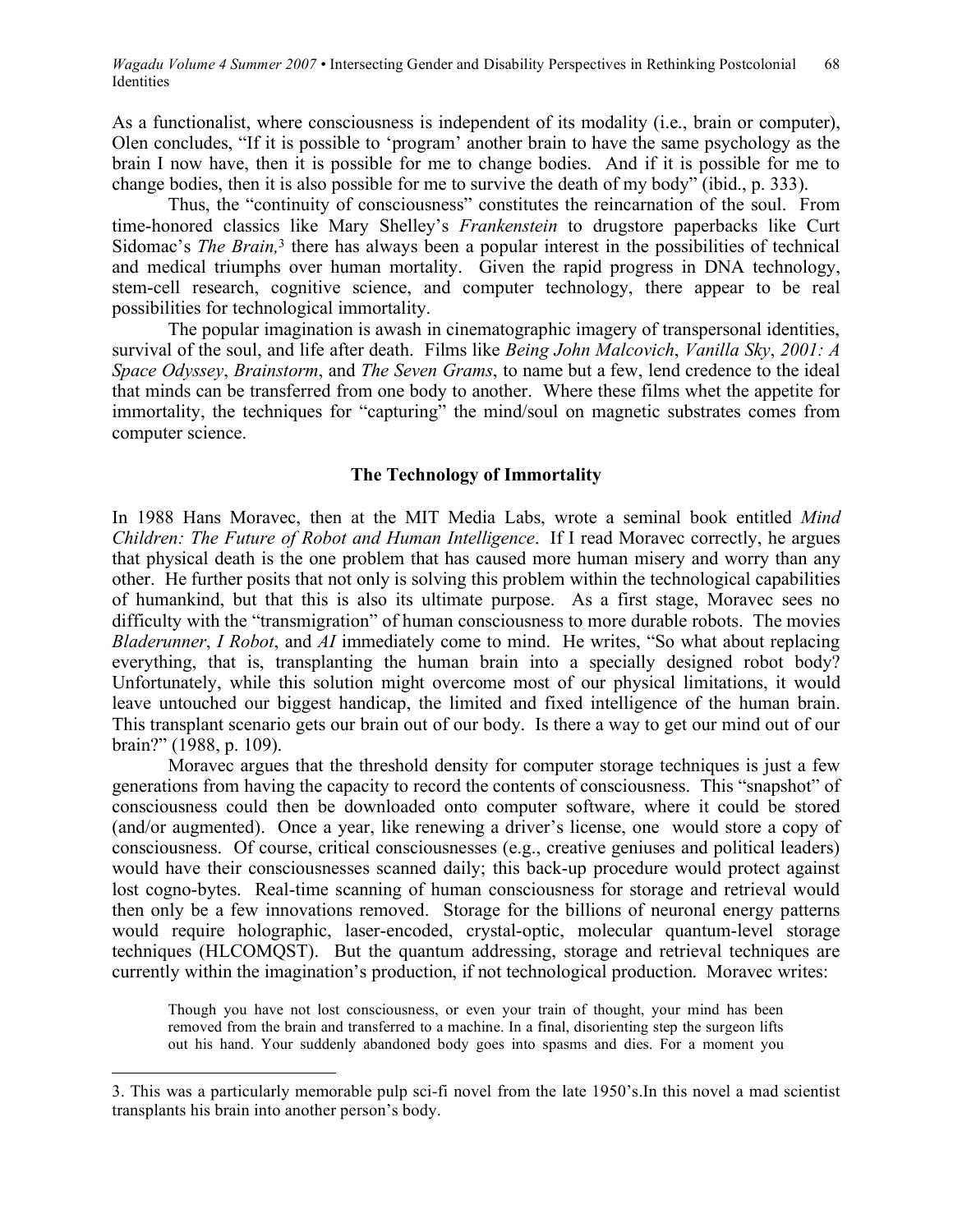experience only quiet and dark. Then, once again, you can open your eyes. Your perspective has shifted. The computer simulation has been disconnected from the cable leading to the surgeon's hand and reconnected to a shiny new body of the style, color, and material of your choice. Your metamorphosis is complete (ibid., p. 110, italics in the original)..

Moravec believes that your children's children will be perhaps the last generation to face the prospects of physical death. Thus freed from fear, post-humans will be enabled to complete sentiences' work in the universe.

It is not only the transference of human memory and personality that Moravec envisions. John Barrow and Frank Tipler also agree. They write, in a "*Final Anthropic Principle" (FAP): Intelligent information-processing must come into existence in the Universe, and, once it comes into existence, it will never die out*" (1988, p. 23). Thus Moravec's technological storage and retrieval of human memory and the computer software necessary to simulate an ongoing existence is more than the "jacking-in" of human consciousness into *Neuromancer's* "Cyberspace."4 In fact, in my estimation, Moravec's position is highly teleological: the purpose of intelligence in the universe is to transform the physical universe itself into an intelligent universe.

Computer technology is a hardware means to encode the "wet-ware" of human brainstate consciousness into a software, which in turn can be transformed from a continuous analog process into a digital format. The Rapid Fourier-Transforms necessary to reduce the complex variations of human neural electromagnetic wave output activity onto a DVD-like substrate and store it in computer memory is on the technological horizon. The recording of the soul therefore need not be beyond logical possibility. In the concluding chapter of *The Anthropic Cosmological Principle*, "The Future of the Universe," Barrow and Tipler write:

An intelligent being—or more generously, any living creature—is fundamentally a type of computer, and is thus subject to the limitations imposed on computers by the laws of physics. However, the really important part of a computer is not the particular hardware, but the program; we may even say that a human being *is* a program designed to run on a particular hardware called a human body, coding its data in a very special type of data storage devices called DNA molecules and nerve cells. The essence of a human being is not the body but the program which controls the body; we might even identify the program which controls the body with the religious notion of a *soul*, for both are defined to be non-material entities which are the essence of a human personality. In fact, defining the soul to be a type of program has much in common with Aristotle and Aquinas' definition of the soul as 'the form of activity of the body' (ibid., p. 659).

In light of Moravec's contention that technological immortality is only a few generations of innovation in computer storage and retrieval away, the question remains: even if we could, why would we want to do this? Would it be ethical, and would it make us less human?

## **Heaven or Hell?**

By many interpretations, Albert Camus' great essay "The Myth of Sisyphus" is a denial of the possibility of a repetitive hell. Sisyphus, in contemplating as he walks back to the bottom of the hill that "he's done it again," finds heroic affirmation in the nihilism of the eternal recurrence. Camus writes, "Thus, convinced of the wholly human origin of all that is human, a blind man eager to see who knows that night has no end, he is still on the go. The rock is still rolling"

<sup>4.</sup> William Gibson, *Neuromancer* (New York: Ace Science Fiction, 1984).Gibson coined the word "cyberspace."Here, I'm also reminded of the highly unusual film *Tron*, where humans enter the computer electronic simulacrum of a computer game.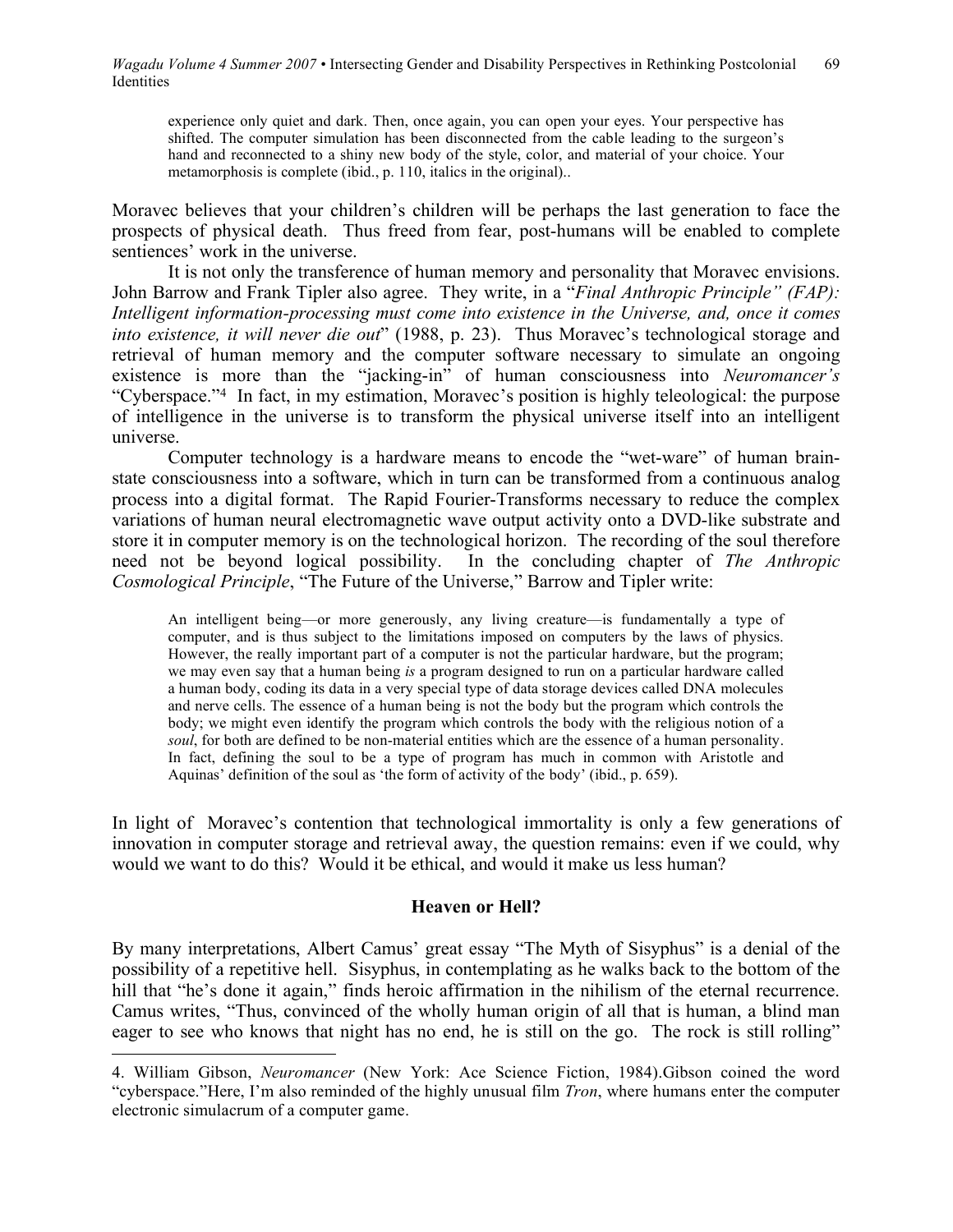(1955, p. 90). I raise this issue because before I can consider the normative aspects of posthuman identity in technological immortality, some justification for why this prospect *can* be chosen must be sought.

There is the pervasive sense that the "perversion" of infinite existence would entail an uneliminable ennui. There is even a certain sense of dread associated with Nietzsche's eternal recurrence, as being somehow trapped in the Karmic Wheel: that if we are condemned to endlessly repeat each act for eternity, we ought to consider each act *sub specie aeternitatis*. This is a positive affirmation of what John Dewey refers to in *Art As Experience* as the notion of a certain Mr. Hinton who "portrayed the whole endless duration of life after death as a living over of the incidents that happened in a short life on earth, in continued discovery of the relationships involved among them" (1980, p. 44). The dizzying profligate ontologies of Borges's "Garden of Forking Paths" comes to mind. For if Mr. Hinton's conception of death is the resolution to its endpoint of each decision made in a lifetime, then the "plurality of worlds" takes on new meaning.5 Yet I would argue that even these endless possibilities are insufficient justification to warrant desires for human immortality. Again, Hans Moravec provides the rationale.

"The ability to transplant minds will make it easy to bring to life anyone who has been carefully recorded on a storage medium" (1988, p. 122). Moravec's comment here is not surprising, but what is astounding are the consequences he derives from this. He argues that "awakening the past" is the final objective for technological immortality. By awakening the past he suggests that the purpose of human existence—its ultimate (teleological) purpose—is to reanimate all the souls that have ever existed. By deploying mathematical algorithms and the fact that a single strand of DNA contains all the essential information for previously existing beings, one might resurrect not only my dead father, <sup>6</sup> but also Genghis Khan. Moreover, Moravec surmises:

More radically, we could 'download' our minds directly into a body in the simulation and 'upload' back into the real world when our mission is accomplished. . . . In all cases we would have the opportunity to recreate the past and to interact with it in a real and direct fashion. . . . It might be fun to resurrect all the past inhabitants of the earth this way and to give them an opportunity to share with us in the (ephemeral) immortality of transplanted minds. Resurrecting one small planet should be child's play long before our civilization has colonized even its first galaxy (ibid., pp. 123-124).

Again, welcome to *The Matrix*! This Moravecian "great conversation" is like tuning a radio receiver, where one might tune into any prior part of reality in the past—all salient information having been conserved, encoded, and stored—and download a selected consciousness to experience any prior experience experienced by any experiencer. Like 4-D videotape, this vicariousness would allow etherealized, electronic "brains in a vat" the almost endless diversion of living life after life of all the lives ever lived. Of course, Americans are already inured to

<sup>5.</sup> I am struck here by the many films I have viewed in the past year involving "split-realities" (e.g., *The Thirteenth Floor, Sliding Doors,* and *Melinda and Melinda*).

<sup>6.</sup> This is of course the sense of Carl Sagan's *Contact,* where alien intelligence communicates with a human by creating a pure simulacrum of a beach and putting a perfect hologram of the "dead father" into a conversation with his daughter.This was an affirmation, a promise, that humankind's worst losses are recoverable.The book also instantiates what I have come to term "the Law of the Conservation of Information": once information has been created, it cannot be destroyed; it can only change forms. Digitizing and storing information concerning a life is a manifestation of this law.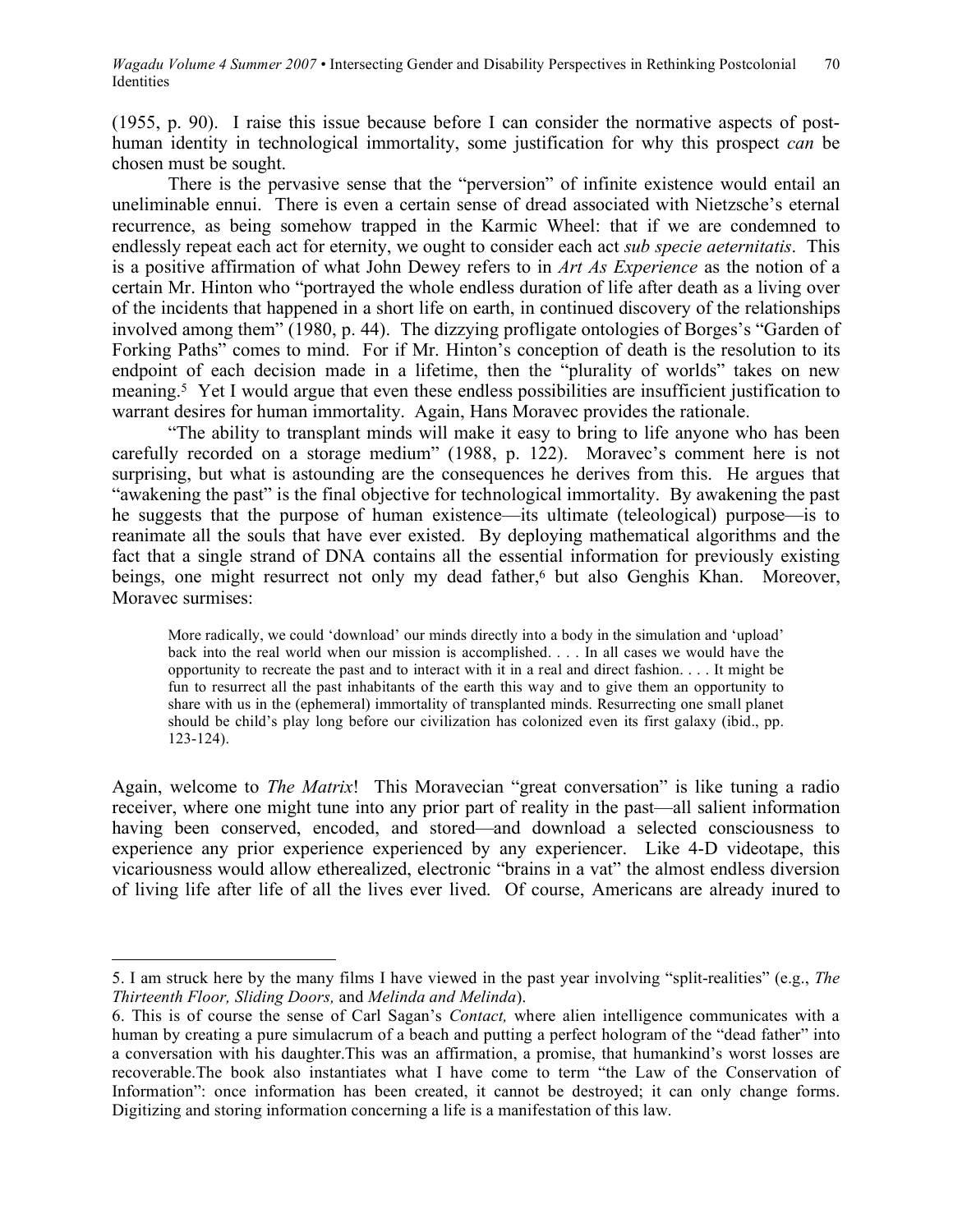these speculative fantasies, having understood the simulated worlds of the "Holodeck" broadcast for years on the television program *Star Trek*. 7

Sharing the lived experiences of others also has the Hindu sensibilities of the God of the Brahman being the God's-eye-view of the totality of individuated Atman souls. This is the perspectival view from everywhere that would transform the individual into the summation of all possible individual perspectival views. Again I'm reminded of the television engineers who imagine beyond HDTV and TiVo a perspectival television driven by massive parallel computing, where you can see the action from any perspective. For example, in watching a baseball game, one could see it from the pitcher's, catcher's, batter's, any of the fielders', any of the spectators', or astoundingly, the ball's perspective. What Moravec envisions is a total interface of all souls and the possibility of gaining the wisdom and ethical perspective that this entails. Perhaps human justice, human equality, and a universal human identity will only be possible if it is possible to salvage and learn from the totality of all human struggles. Allowing each reincarnated soul to walk a mile in the souls of every other soul would achieve the egalitarian closure—the "event horizon"—for what it means to be human. As Benjamin Kunkel writes in his recent novel Indec*i*sion:

I am imagining a paradise in which there is no lack of time. I would like for everyone to have so plentifully much time, and everyone such an excellent memory, that eventually, over time, everyone will have *been* everyone else. Do you see? In the length of history everyone will have been all the other people in the world. And then for once finally we will treat each other well. You and I will treat each other perfectly (2005, p. 207).

Kunkel's vision for *democratic socialism* is informed by this paradigmatic possibility for human egalitarianism in absolute intersubjectivity. But what if someone does not want to play?

## **The Impossibility of Suicide**

Albert Camus understood that the primary existential position is the decision not to kill oneself. This decision is an affirmation. Once this is affirmed, freedom's responsibilities begin. Given an infinite enough temporal expanse for each monadic soul to "reflect" on each other soul, is it possible that boredom, exhaustion, and last, ironically enough, Kunkel's *abulia* (indecision) might lead a "soul" to opt out of this electronic, platonic "heaven above the heavens"? Does not the lack of the possibility of an actual non-existence deprive an existent actual freedom? I will return to this issue in the final section of the paper. For now, what of an expanse of time so huge that immortality might appear boring (or painful)?

Noted science fiction writer Samuel R. Delany's novel *Trouble on Triton* is a fascinating portrayal of how the future attempts to handle "boredom." In Delany's novel, recombinant DNA, molecular engineering, and the conquest of aging have led to possibilities for changing human identities at the cellular and atomic levels. Thus, tired of living for two hundred years as a white man, one is able to be re-engineered to become a black woman. Men can experience what it is to be a mother. The one hundred fifty years into the future of which Delany writes is

<sup>&</sup>lt;sup>-</sup>7 . Since I wrote the first drafts of this paper, I've read Michel Houllebecq's *The Possibility of an Island* (New York: Knopf, 2006). In this utopian (dystopian?) novel Houllebecq creates just this scenario, where "Daniel 24" (i.e., version 24 of a digitally encoded and stored "Daniel") is able to enter into discourse with any of his prior aliases (or anyone else's). Thus, "Dan 15" and "Dan 23" are like MS Word 5.x ver. 3 and MS Word 6.x. The "reveal codes" of this profligate ontology is what our future means.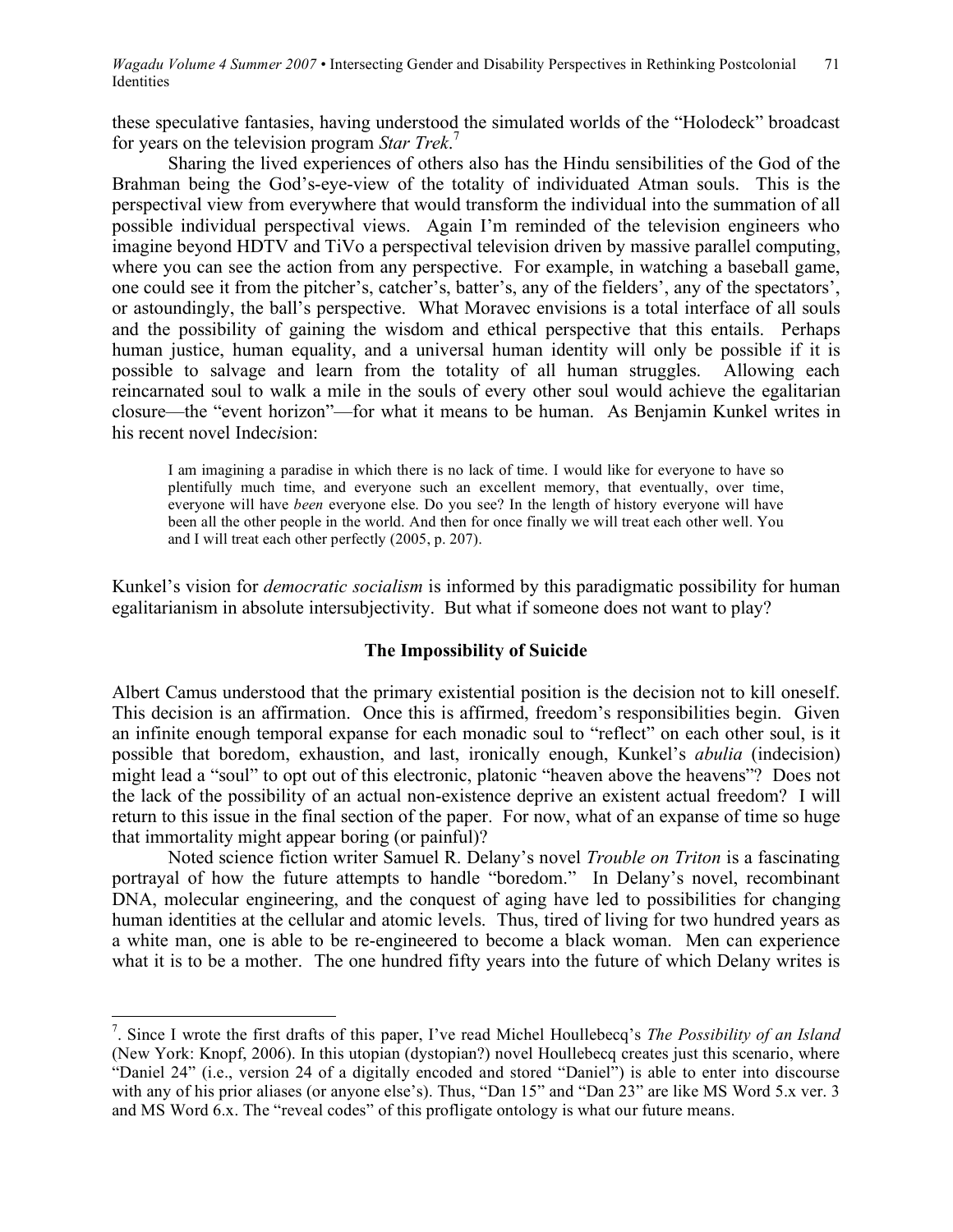rapidly approaching given genetic engineering and biomedical science's accelerating prospects. In the preface to *Trouble on Triton*, Kathy Ackerman writes:

Delany's story refuses to find an ending, to end. Rather it turns on itself like one of the snakes Eurydice handles when she's ruler of the underworld; it becomes a conversation. A conversation, not only about identity, desire, and gender, but also about democracy, liberalism, and otherness. And perhaps more than anything, a conversation about societies that presume the possibilities of absolute knowledge and those societies whose ways of knowing are those of continuous unending searching and questioning (1996, p. *xii*).

For Delany the nuances of identity, democracy, and questioning reality will not exhaust humans in the short run. But what about the long run? Barrow and Tipler estimate that the thermodynamic "window"—that is, the time span in which temperatures in the universe are high enough above absolute zero to sustain the changes required for "thought processes"—at more than twenty billion years (Barrow and Tipler, 1988, p. 662). Thus, long before what Barrow and Tipler refer to as the "Omega Point," where the entire universe has become "intelligence," twenty billion years will have passed (and as James Joyce (2004, pp. 115-116) famously said in *The Portrait of an Artist as a Young Man*, "Eternity would have scarcely begun"). What of posthuman identity in twenty billion years? Will that be the *twilight* ennui of Žižek's "perversions," or the infinite *nuance* of Delany's unending great conversation?

Pondering just this issue, Hans Moravec writes, "If our successors somehow manage to wrangle for themselves a subjective infinity of time to think, will they eventually run out of things to ponder? Will they be fated to repeat the same thoughts over and over, in an endless and pointless cycle?" (1988, p. 149). Moravec speculates that the time spans involved would allow the resurrection of every being that has ever lived, the creation of Kunkel's Leibnizian-like monadic sharing of realities lived in real-time *Matrix* simulacra, and the exploration and population of the universe. As this actual universe "F"—a spherical wave front with Fourier transform signature—becomes confining and boring, immortal intelligence would begin to design an alternate virtual universe "V" with differing conditions, like time running at a much slower rate. Thus, intelligence creates the "many worlds" interpretation of quantum mechanics in virtual reality, David K. Lewis's *On the Plurality of Worlds*, and Fred Wolf's *Parallel Universes*.

With an infinity of virtual worlds, universes become ripe "like blackberries" for exploration and new experiences; individual human souls become the Bodhisattvas of spacetime, exploring and assisting an infinity of worlds and their naïve beings attain the same wisdom. These virtual "V" universes, created for the purposes of relieving an infinite ennui, become lost and scattered in the prismatic fracturing of realities. As Moravec concludes:

In fact, the Fourier transform is but one of an infinite class of 'orthogonal transforms' that have the same basic properties. Each of these is capable of taking a description of a volume and operating over it to produce a different description with the same information, but with each original point spread to every location in the result. This leads to the possibility of an infinity of universes, each a different combination of the same underlying stuff, each exhibiting quantum mechanical behavior but otherwise having its own unique physics, each oblivious of the others sharing its space. I don't know where to take that idea (ibid., p.196).

There is only one place to take this idea. Moravec appears to sense—but is unwilling to accept—his own conclusion. The only place to take these ideas is that *this* universe and the *souls* within it are the result of a similar process produced by other intelligent beings in the universe: ours being their "V" space. Moravec appears unwilling to take the final leap: the universe we assume as *natural* is in fact the result of *techne*. This was the real charm of Douglas Adams's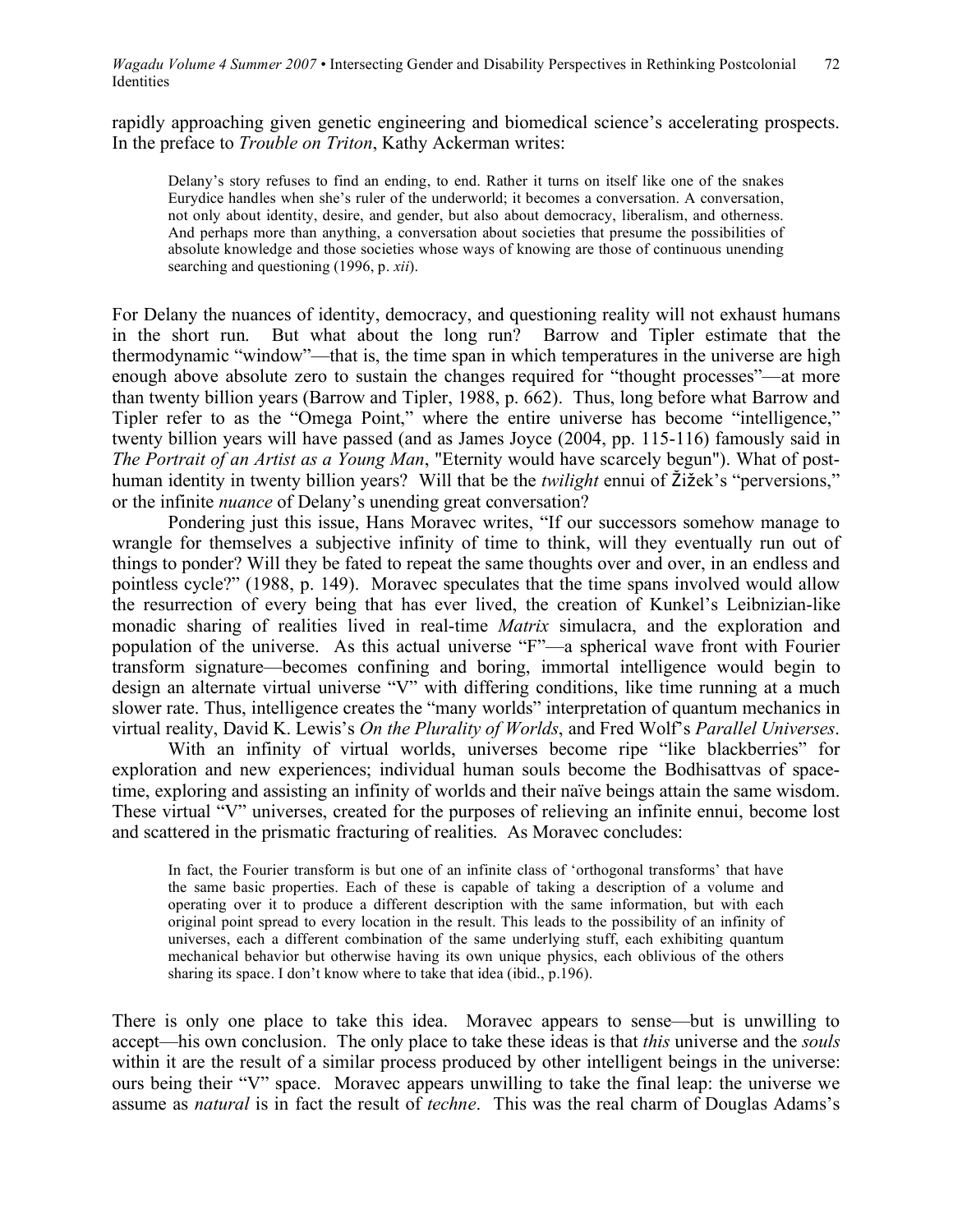*Hitchhiker's Guide to the Galaxy*: planets can be created artificially, and, I might add, *mutatis mutandis*—universes can be created artificially.

Even a few theoretical physicists entertain the possibility that given continued progress in high-energy physics, humans will create black holes in the laboratory.<sup>8</sup> These micro-black holes, suspended in "magnetic bottles," will "have no windows." Created with their own unique initial conditions, these black holes will begin to evolve without their creators ever knowing what is occurring within them. Cosmologists agree that the universe has all the properties of the inside event horizon of a black hole. The idea that universes inexorably bud other universes from within, and that this universe is possibly the result of another sentience's experiments in highenergy physics, has gained the popular status of an emerging paradigm, or oracle.<sup>9</sup>

Television programs like *Sliders*, where intra-dimensional travel is portrayed; *Stargate*, where wormhole travel occurs like dialing a telephone; and popular science fiction like Robert Metzer's recent novel *Picoverse*, where small universes are created in the laboratory and subsequently explored, all portend the actualization of these dreams. The inventions of the nineteenth and twentieth centuries taught us that "What one person dreams, another can create" is more than just an aphorism.

Even with the dizzying possibilities for technological immortality, the fact remains that some individuals are eager for completion—finality—that even fifty years is too long to linger in this "buzzing, blooming confusion." Possibilities for absolute non-existence is a satisfying philosophical stance in a life-world riddled with Gödelian incompleteness, the yawning abysses of absolute regresses, and the terror of the infinities of reflecting barbershop mirrors. After a long life, completeness, finality, and non-being appear a comfortable alternative to the continuation of the conundrums that plague us. Immortality, technological or theological, appears to some to be no more than another form of human acquisitiveness, vanity, or perversion. So even if it is possible, is it something to be desired? Given the opportunity, should a person desire immortality? Ought it even be considered? I'd suggest, given Ted William's head floating in a vat of liquid nitrogen at Alcor Life Extension Foundation in Scottsdale, Arizona, that we should at least consider the consequences.

## **Master and Slave Scripts**

In the Hegelian dialectic between theses and antitheses, there inevitably arises a third-moment synthesis. Even in the internal struggle between ideas concerning human mortality and immortality, there exists an essential dependence on each side of the marked binary.10 According to Hegel, the development of the "Geist" requires the working-itself-out by way of contradiction. If we take death, in this Hegelian dialectical process, as the antithesis of life, then

<sup>8.</sup> *Vide* Leon Ledderman's *From Quarks to the Cosmos* (New York: W. H. Freeman, 1989).

<sup>9.</sup> Here I allude to H. H. Bakhtin's use of "oracle" to signify a powerful chronotope (i.e., a historically located cultural trope), which dominates the voices of others and is consulted for authority.

<sup>10.</sup> I would like to thank Professor Pushpa Parekh for suggesting this fertile line of thought. Dr. Parekh suggested that I "clarify and explore linkages to what is considered 'postcolonial identities or address how these identities are implicated at the crux of gender/disability/technology in conceptualizing 'immortality.' " This caused me to ponder whether "dying" could be considered revolutionary (anticolonial) or counterrevolutionary (serving the ends of imperialism, which in the postmodern era could be equated with "technology"). If, as I alluded to earlier in the paper, "death is the ultimate disability," should people be entitled to the "freedom" and "rights" immortality would bestow?Rather than interpret technology as always perverse, I have taken the unpopular stance that (in cosmological timescales) these trends are teleologically inevitable and unavoidable.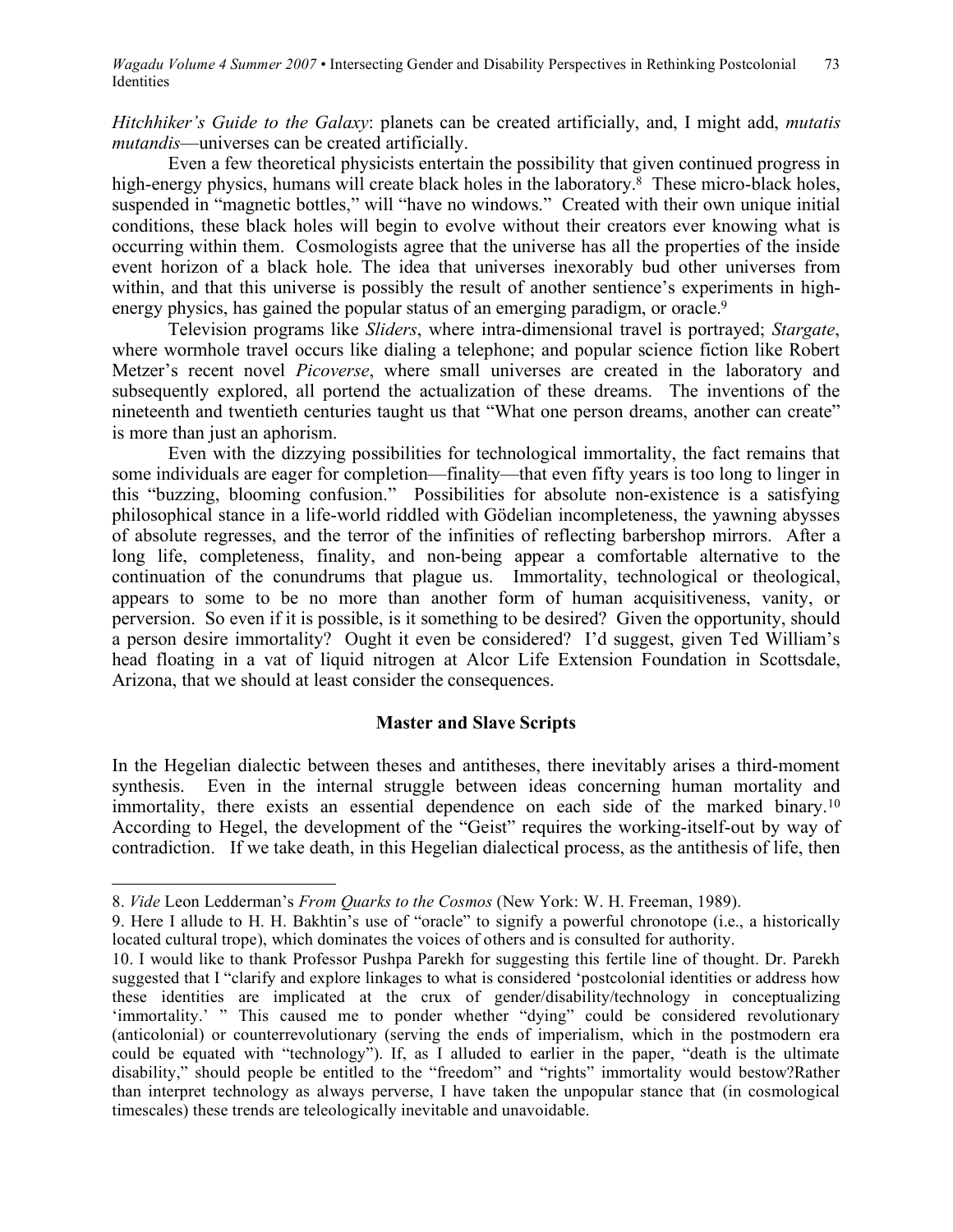death is a necessity. Just as Hegel argued that the "slave" was a logical necessity for the meaning of a "master," can it be argued that without the possibility for physical death life can have no possible meaning? Further, without subjectivity, is human intersubjectivity possible? Without death, is it entirely possible that there can be no life?

Franz Fanon (2004, 1963), writing in *The Wretched of the Earth*, correctly portrays how the dependence of the subaltern upon a "superior" colonizing culture produces severe psychiatric problems in the colonized (pp. 181-233). Fanon argues that only by violence can the debilitating effects of the colonizer be replaced by self-affirming identities. If, metaphorically, human beings have been held hostage by death, colonized and exploited, then the post-colonial space is the technological immortality I have outlined. But what if it's the other way around? Philosopher Nelson Maldonado-Torres captures the essence of this subtlety:

The 'decolonial attitude' has a generous and receptive subject as its basis. . . Imperialism also enacts a certain logic of the gift. But the gift of the master works like a venom that shatters a number of possibilities for the colonized to become mature human beings. The master is also a privileged giver: he gives and takes but never receives. Both Americanism and Eurocentrism, leftist or not, work according to this logic. That is why it is necessary to find some impenetrable core in culture, or some unique radical element that can penetrate other cultures but which can't be penetrated. Like the imperial gift, the decolonial gift is a venom too, but in this case what it kills or attempts to kill is imperial identity itself. The decolonial gift is the gift of death (2005, p. 67).

However, if the postmodern issues of identity fragmentation brought on by the end of colonialism, *mutatis mutandis*, portend an even greater destruction of what it means to be human, why pursue immortality? Perhaps the idea of human immortality itself is an extension of imperial logics, which seek to reinstate the hegemonies of a dominant, albeit technological, power: which to resist *is* to die. Is it possible that death is a necessity for flourishing human identities?

Jacques Derrida affirmatively illuminates this question in *The Gift of Death*. Derrida argues that death is the only way that an infinite god can share love with a finite being:

Only infinite love can renounce itself and, in order to *become finite*, become incarnated in order to love the other, to love the other as a finite other. This gift of infinite love comes from someone and is addressed to someone; responsibility demands irreplaceable singularity. Yet only death or rather the apprehension of death can give this irreplaceability, and it is only on the basis of it that one can speak of a responsible subject, of the soul as conscience of self (1996, p. 51).

What this means within the context of the current discussion is that mortality, as a necessary concomitant for human responsibility, is irreplaceable. If we as irreducible "singularities" become wholly "other," we cease being human. If as Derrida—echoing Heidegger—puts it, "the sameness of the self, what remains irreplaceable in dying, only becomes what it is, in the sense of an identity as a relation of the self to itself, by means of this idea of mortality as irreplaceability" (ibid., p. 45), then death is an essential category for being human.

If it is one's death that makes one irreplaceable, and death is a necessary antithesis for life in the world as fully human, then the synthesis of these provides the third-moment in a new dialectic. Just as the human now struggles for new identities in the third-moment between the thesis of colonialism and antithesis of post colonialism, the quest for identity and purpose will continue as the human works out the contradictions in a post-death, immortal moment—even if it is a technological immortality. Thus in a highly Hegelian manner, the Geist resolves all contradictions—including life and death—and achieves "freedom." Death becomes a historical steppingstone along the souls' achievement of absolute freedom.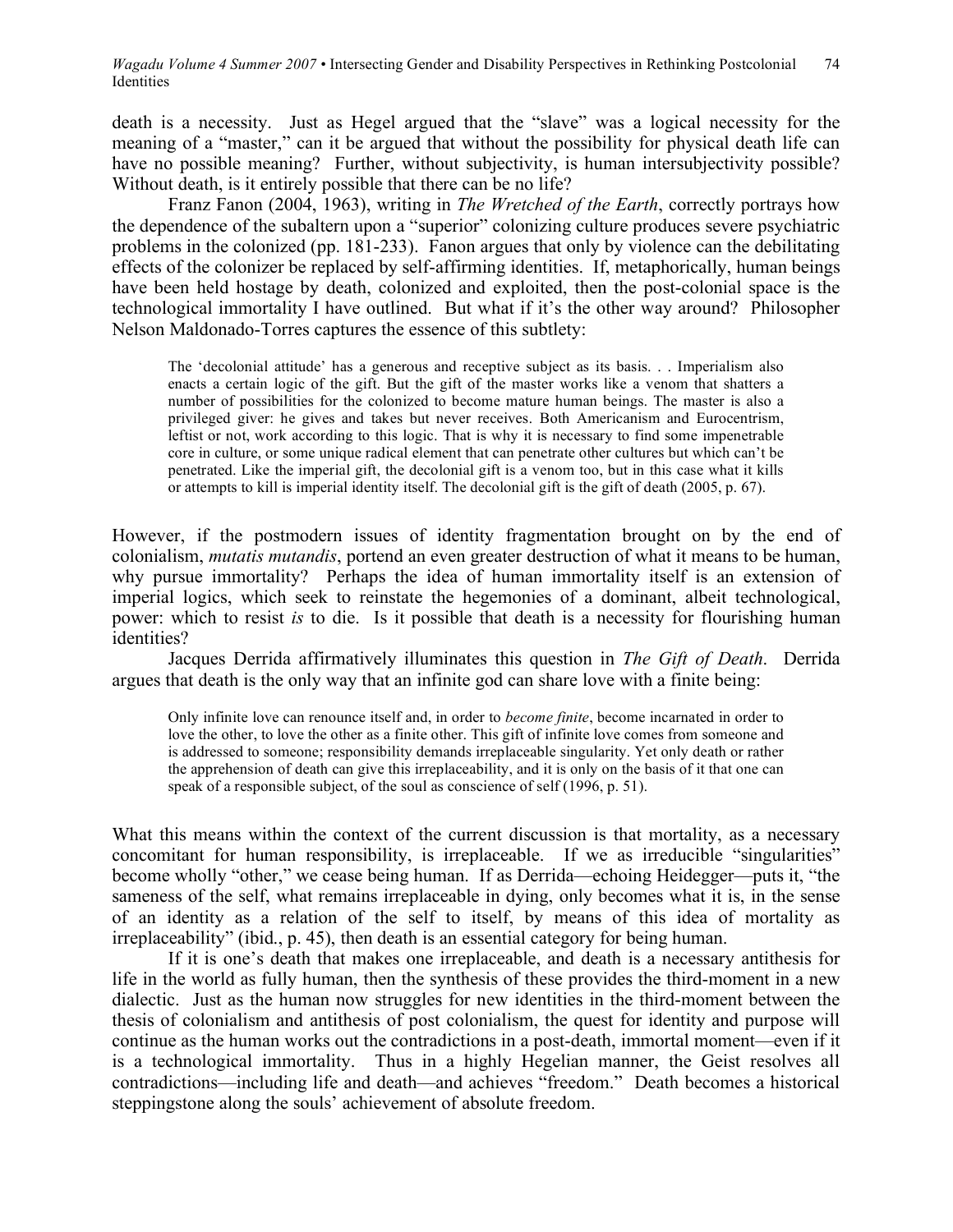Technological immortality will not become a normative problem of "oughtness." Given the vastness of space and time, and the potential for an ongoing evolution of consciousness (human and cybernetic), this reality will eventually obtain. Philosopher and scientist David Darling has presented scenarios consistent with the arguments of Barrow and Tipler as well as Hans Moravec. Darling muses:

As mind grows and its power to observe and comprehend nature at all levels expands, so will its ability to watch quantum systems in the past. Thus from increasingly remote points in the future, an increasingly powerful creative beam of observation will reach back to earlier and earlier times. And so will the cosmic mind-to-come project more and more into the past the very reality that is necessary and sufficient to give rise to it. As the Final Anthropic Principle suggests, this will go on until, in the infinitely remote future, there is a single all-encompassing mind, coextensive and coinclusive of the entire universe, that through a single, final observation completes the loop joining alpha to omega: the watcher at the end of time (1993, p. 188).

We, all together, become our own individual "watchers at the end of time." When we, individually, get there, we will understand the part we played here and now. In writing just this, I ponder whether it is my future self at the end of time reaching back to me in what philosophers refer to as "backward causation." Darling continues:

And man? It seems that we may be the very reason and the purpose that there is a universe—we, our progeny, and any fellow intelligent races that have sprung up elsewhere in space. If so, then we can look to the future with confidence and optimism. Even though our personal consciousnesses may dissolve at the point when our brains die, we shall inevitably be involved in the cosmic consciousness that is to come. Everything that we ever were, throughout our human lives, will gradually be reincorporated into the spreading awareness of the universe (ibid., p. 189).

As T. S. Eliot said in "Little Gidding," "We shall not cease from exploration/ And the end of all our exploring/ Will be to arrive where we started/ And know the place for the first time." How many iterations of Nietzsche's Eternal Recurrence or precessions of Baudrillard's Precession of Simulacra<sup>11</sup> does it take to completely forget?

So, *As I Lay Dying,* I will not be thinking of William Faulkner's portrayal of ignominious death and poverty of the mother, Addie, rotting and stinking in her wooden box. Nor will I be thinking of William Golding's *Pincher Martin*, already torpedoed and drowned in the North Atlantic, imagining his recapitulated life. As I lay dying, I will be thinking of David Darling, Hans Moravec, and Barrow and Tipler's visions for technological immortality. I will be thinking of a time billions of years from now when the Sun goes nova sending a spherical shockwave into the abyss, engulfing the Earth—sweet Terra—and every trace of what every individual soul contributed to this common struggle. Converting the Earth into a new energy wave front and spewing that information across the vast reaches of the cosmos will leave a trace. A signature in energy that my last thought was of you and the consciousness that in a few more billion years, I shall have the opportunity to know you better. David Darling sums this up:

<sup>11.</sup> Jean Baudrillard, *Simulacra and Simulation* (Ann Arbor: University of Michigan, 1994).Baudrillard's book is the book Neo is reading in the opening scenes of*The Matrix*. Baudrillard writes:

Such would be the successive phases of the image:

it is the reflection of a profound reality;

it masks and denatures a profound reality;

it masks the *absence* of a profound reality;

it has no relation to any reality whatsoever; it is its own pure simulacrum.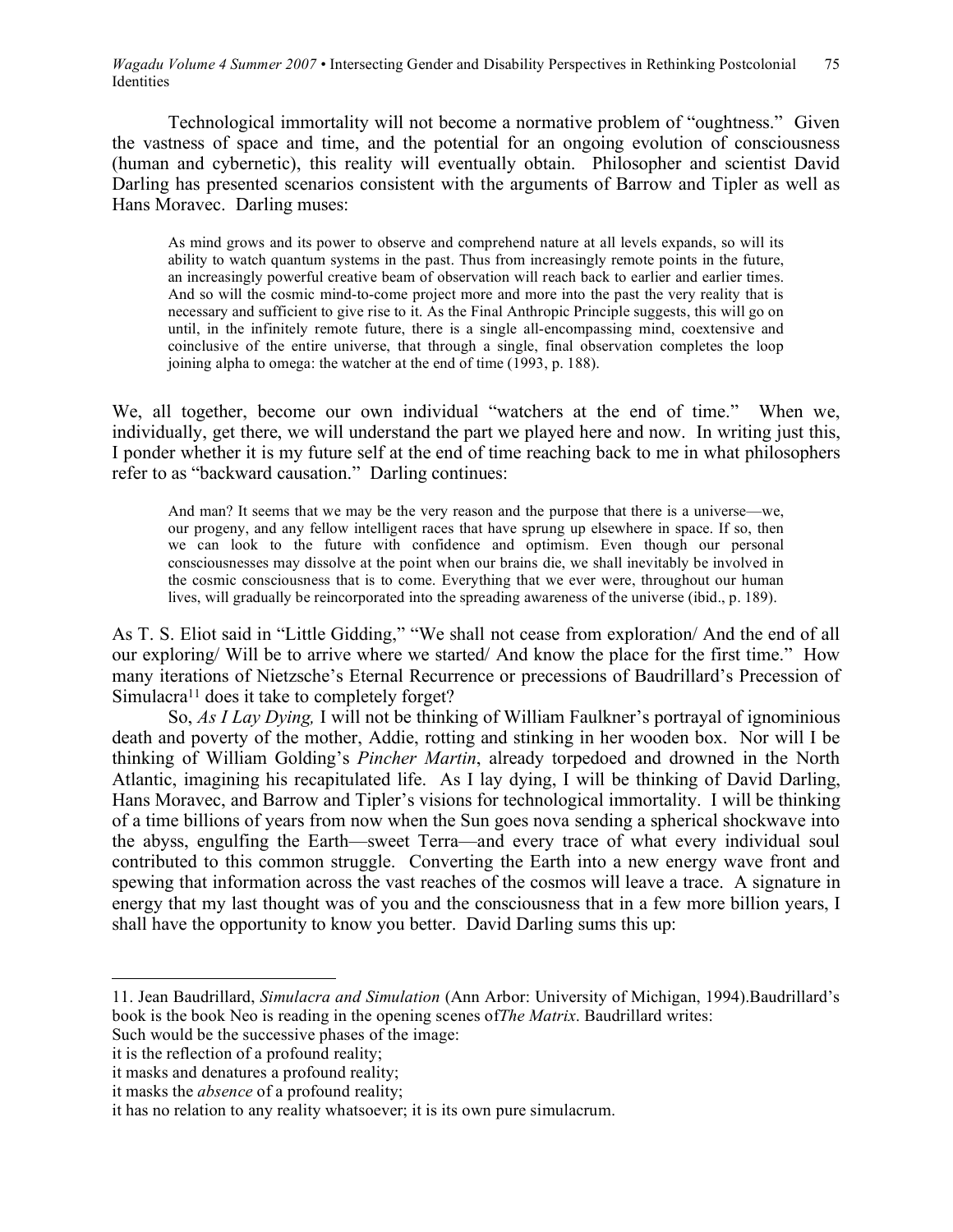What will it be like to be that future cosmic mind—to be God by any other name? . . . It will mean the final unification and reconciliation of our two ways of seeing the world: the scientific and the mystical, the left brain and the right, the male and the female, because when mind includes every particle in the universe—when mind is everything—whatever is observed becomes instantly and physically a part of consciousness . . . The circle will be closed, the universe complete; and the equations of eternity solved for all time (1993, p. 190).

A hundred years ago, Bertrand Russell argued brilliantly in *The Problems of Philosophy,* "In contemplation . . .we start from the not-Self, and through its greatness the boundaries of the Self are enlarged; through the infinity of the universe the mind which contemplates it achieves some share of infinity" (Russell, 1959, p. 159). Russell understands that philosophy is the journey of Self to un-Self; that consciousness can contemplate infinity, making infinity a part of consciousness, enlarging it. Yet at the same time, self is nothing. Žižek reminds us that the real lesson of *The Matrix* is "Not to convin<sup>12</sup>ce myself that I can twist the spoon, but to convince myself that *there is no spoon* . . . However, what about *myself*? Is it not that the further step should have been to accept the Buddhist proposition that I *myself*, the subject, do not exist?" Žižek, 1999, p. 20). Bertrand Russell's transformation of self to unself complete, the subjective completely objective, and vice versa, yin to yang, and vice versa, and then what? Clear-eyed, in death's desuetude, we can begin again to try to be human.

## **References**

- Acker, Kathy. (1996). Foreword: On Delany the Magician. In S. R. Delany, *Trouble on Triton.* Hanover: Wesleyan University Press.
- Adams, Douglas. (1980). *The Hitchhiker's Guide to the Galaxy.* New York: Harmony Books.
- Associated Press (2002). *Ted Williams Frozen In Two Pieces.* Retrieved September 21, 2006, from CBS News Web site: http://www.cbsnews.com/stories/2002/12/20/national /main533849.shtml
- Bakhtin, Mikhail. (1981). *The Dialogic Imagination.* Austin: University of Texas Press.
- Barrow, John, & Tipler, Frank. (1988). *The Anthropic Cosmological Principle.* New York: Oxford University Press.
- Baudrillard, Jean. (1994). *Simulacra and Simulation.* Ann Arbor: University of Michigan.
- Camus, Albert. (1955). *The Myth of Sisyphus and Other Essays.* New York: Vintage Books.
- Darling, David. (1993). *Equations of Eternity: Speculations on Consciousness, Meaning, and the Mathematical Rules That Orchestrate the Cosmos.* New York: Hyperion.
	- ——— (1995). *Soul Search*. New York: Villard Books.
- Delany, Samuel. (1996). *Trouble on Triton.* Hanover: Wesleyan University Press.
- Dewey, John. (1980). *Art as Experience.* New York: Perigee Books.
- Derrida, Jacques. (1996). *The Gift of Death.* Chicago: University of Chicago Press.
- Frantz Fanon. (2004, 1963). *The Wretched of the Earth*. New York: Grove Press.
- Faulkner, William. (1930). *As I Lay Dying.* New York: Cape and Smith.
- Gelernter, David. (1991). *Mirror Worlds.* New York: Oxford University Press.
- Gibson, William. (1984). *Neuromancer.* New York: Ace Science Fiction.
- Golding, William. (1956). *Pincher Martin.* New York: Harcourt.
- James Joyce. (2004, 1916) .*Portrait of the Artist as a Young Man and Dubliners*. New York: Barnes & Noble Classics.
- Kunkel, Benjamin. (2005). *Indec*i*sion.* New York: Random House.

- Ledderman, Leon. (1989). *From Quarks to the Cosmos.* New York: W. H. Freeman.
- Lewis, David. (1986). *On the Plurality of Worlds.* New York: Blackwell.